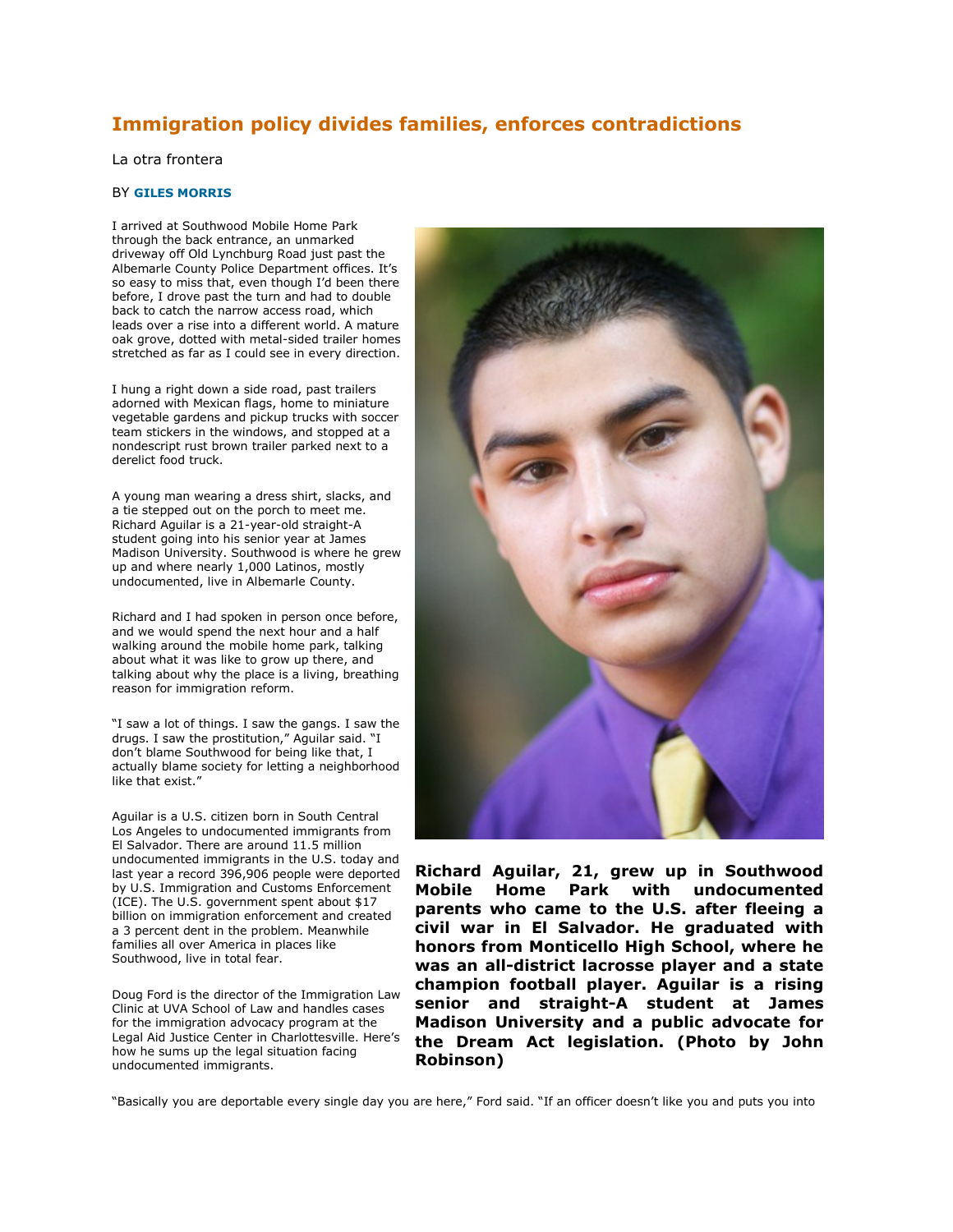the system, unless you have some amazing claim to hold you here, there's almost no way to get you out. Because you are deportable, it's just at the discretion of ICE how to use its resources."

The country is at a decision point. Unemployment is high, politics polarized, and immigration is a touchstone. So often, the conversation around immigration centers on abstract talking points. Amnesty versus the rule of law. Black and white. But the issue already exists in shades of gray, impacting almost every aspect of life in the Latino community.

"I grew up in that lifestyle knowing that my parents weren't citizens, that they couldn't live in the United States, that they faced the threat of deportation any day," Aguilar said. "If my mom got pulled over for running a stop sign, or if my dad did something, I could never see them again, despite the fact that I was born in the United States. That's a horrible feeling."

Here are some more numbers to consider. The Pew Hispanic Center (PHC) estimates that there are 200,000 undocumented immigrants in Virginia, 12th most in the nation.

According to the U.S. Census, Charlottesville and Albemarle County are home to about 7,000Latinos, somewhere between 5 and 5.5 percent of the total population. People familiar with the community estimate that between 40 and 60 percent of the adult Latino population is undocumented. Albemarle County schools are already 8 percent Latino, with some schools (Cale, Agnor-Hurt) close to 20 percent. Another number: Pew Hispanic Center estimates there are 4.5 million U.S.-born children with at least one unauthorized parent.

A month ago the U.S. Supreme Court upheld the legality of one major piece of Arizona SB 1070, the most severe immigration law ever proposed, paving the way for state and local law enforcement officers to determine people's immigration status during stops and to detain them if they are unable to prove that they are legal residents. Prince William County enacted similar legislation in 2007 and proposed its adoption statewide late last year.

Ford: "In some ways, Prince William paved the way to Arizona."

Corey Stewart, the county supervisor and lieutenant governor candidate who pushed for its adoption, claims that Prince William County law enforcement officers have identified 4,700 "illegal immigrants" since the measure went into effect. If the GOP backs the legislation's adoption statewide, it would likely have the votes to push the measure through the General Assembly. The U.S. Supreme Court struck down farther reaching components of Arizona SB 1070, including a provision that would have made it illegal for unauthorized immigrants to seek work and for citizens to house them. Polling data shows that nearly 60 percent of Americans approve of the law, but 75 percent of Latinos oppose it.

Just before the court decision was handed down, President Barack Obama announced that his administration would no longer deport undocumented immigrants under the age of 30 who came to the U.S. before they turned 16, have lived here for at least five years, and possess clean criminal records. The policy will make it possible for between 800,000 and 1.5 million people to obtain driver's licenses and work legally when it comes into effect, which may happen as early as next month.

In reaching out to the Dreamers—the name for the under-30 group—through his enforcement policy, Obama courted the Latino vote and vocalized a liberal agenda.

"They are Americans in their heart, in their minds, in every single way but one: on paper," Obama said, as he introduced the policy from the Rose Garden.

The undocumented immigrants in Charlottesville are nearly invisible, but they are here. They work cleaning our houses, offices, and country clubs, as roofers and landscapers, in restaurant kitchens. They can't speak for themselves, because, on the record, they don't exist. But other members of the Latino community are ready to speak for them, and to explain how immigration reform can bring them out of the shadows.

# **Living in limbo**

Richard Aguilar was born a U.S. citizen in 1991. His parents had fled a 12-year civil war in El Salvador, fueled heavily by U.S. funding, that killed 75,000 people. His father was in the army and felt the war was wrong. He heard there was opportunity in the U.S., so he took his family north and became a day laborer.

When Aguilar was 3 years old, the family moved across the country to Charlottesville and, alongside many other undocumented families, they landed in Southwood.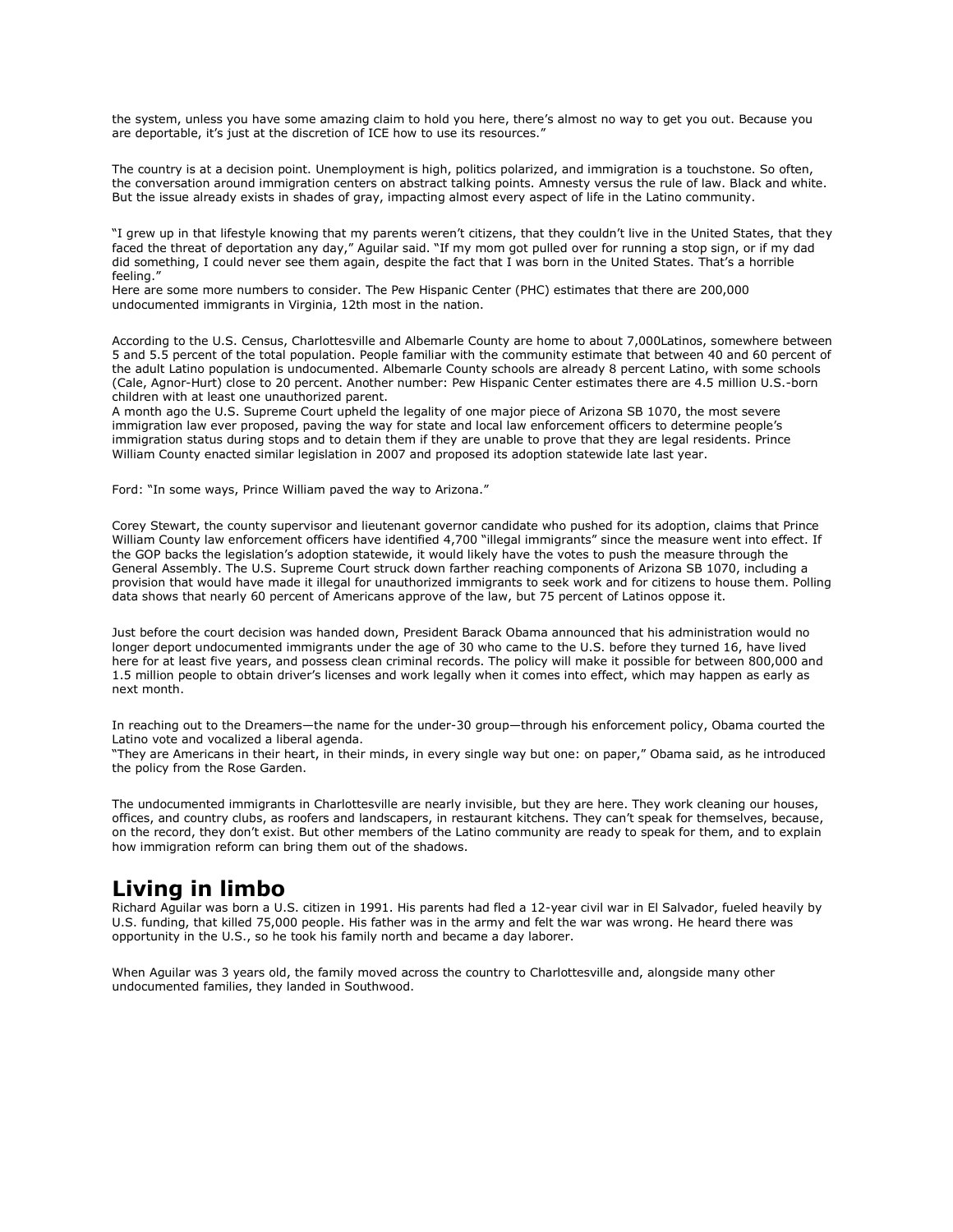"People don't realize that if you're undocumented, buying a house or signing a lease requires having a social security number, whereas in a mobile home park you don't," Aguilar said. "People would rather buy a trailer than live in a neighborhood where a neighbor could report them."

His mother didn't make it past second grade in El Salvador and his father had only finished ninth grade. Neither one of them spoke English when they arrived. Today, Southwood's children are supported by a community center run by Habitat for Humanity—which purchased the park in 2007 with the intent of redeveloping it—that offers health resources funded by UVA, outreach services from Albemarle County Public Schools, and programming from the Boys & Girls Club. When Richard was young, none of that existed. He was the only Latino kid in a seven person after school group at the community center.

Southwood underwent a watershed change through the '90s, and by middle school Aguilar said his part of the neighborhood was mostly undocumented Mexicans, Salvadorians, and Hondurans.

Gloria Rockhold, community engagement coordinator for Albemarle County Schools, is in charge of interfacing with Latino families, and she says the situation facing immigrant children makes dealing with the school system challenging.

"When they're interpreting for their parents they become the gatekeepers of knowledge. They become the ones who control the information that comes into the home," Rockhold said. "Then when they get to school, all of a sudden they're treated like children. There's this huge misunderstanding of the responsibilities of the immigrant child."

Rockhold recounted a story of a second grader who stayed home alone to take care of her 3 year-old sister. The girl told Rockhold that when someone knocked on the door, she took her little sister and hid under the bed, because she was afraid they would be taken away.



**Richard and his mother, Ena Franco, pictured on the front steps of their trailer in Southwood Mobile Home Park. (Photo by John Robinson)**

"When you get a child that grows up with that culture it's very difficult as an adult for that child to delete the fear," Rockhold said.

Southwood has a reputation for gangs, drugs, and prostitution. But as Aguilar and I walked the streets on a hot, summer day, there was little evidence of that. A group of men sat at the bus stop waiting to get a ride into town for a late shift.

"Most of these people are hardworking Latinos. My father goes to work at five in the morning. I know a lot of people who live that way," Aguilar said.

But, he said, the secret lives of the undocumented are fertile ground for illegal activity. Aguilar's best friend growing up became a member of MS-13, a notorious Latin gang with Salvadorian roots that is aligned with the Sinaloa drug cartel. His mother forbid them from seeing each other and they took different paths through high school.

"I talk to people in my neighborhood and they're too scared to go to the police because they're afraid they're going to deport them," Aguilar said. "You go to a mostly white neighborhood and they're quick to call the cops. There's something wrong there. That's why there's such high gang activity. Such high drug activity. I hate to admit that. I wish I had the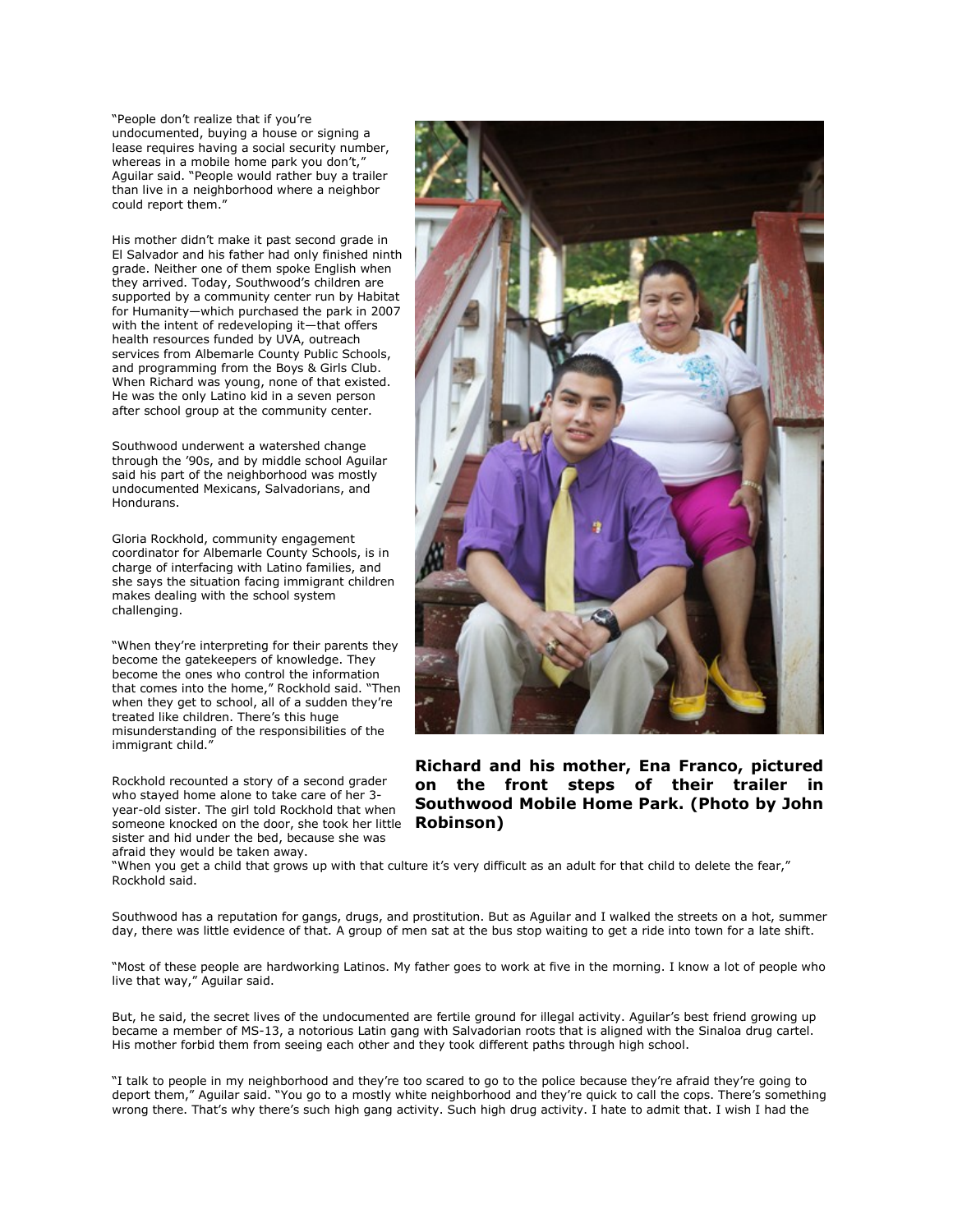answer. If I did, I would do something about it. We're just not addressed."

Like many children of immigrants, Richard and his sister grew up working, babysitting, and translating. His father worked construction. His mother cleaned houses in Ivy, Keswick, and Lake Monticello.

"I was robbed of childhood and adolescence. My father and mother were always working. If I wasn't a babysitter then I had a job," Aguilar said. "I worked illegally when I was 12 in an apple orchard in Lovingston. I never had the picturesque American childhood, never got to go to Chuck E. Cheese's and all that. So for me my outlet was my education."

His sister, Vicky, just graduated from Liberty University. Aguilar plans to study law when he finishes college next spring. His parents finally won their permanent residency status in court last month with help from students at the Immigration Clinic.

Aguilar's story is remarkable, and he knows it. He credits Headstart and his teachers at Cale Elementary School for making sure he learned English well, but meeting him in person, you get the sense that he would have made it no matter where he was born.

"I would just bury myself in books and the more I read the more I realized there was more to the world than this place. I just told myself I wanted out," he said.

Aguilar's bedroom sits at the front end of his family's trailer. It's not much more than a bed and a television with a window. There are books everywhere. Catcher in the Rye, On the Road, Moneyball, Harry Potter books, Chicken Soup for the Soul, even Patti Smith's autobiography. He counts Steinbeck as one of his favorite authors, and there was a stack of hardbound library books in a pile, left over from an anthropology term paper on Afro-Cuban identity.

"If I could somehow instill that in people now... I have friends who are dead. Friends who are in jail," Aguilar said. "Friends who have already had kids with multiple people. I always tell people you can come from dirt, but you don't have to be dirty."

At Monticello High School, Aguilar was class president for three years, a member of five honor societies, an all-district lacrosse player, a state football champion.

I asked him what the kids he grew up with think of him now.

"It's almost like they think I'm better than them. Or that I have some higher status. But in reality I relate to them. I'm still the same person," Aguilar said. "I have friends who are dealing drugs and smoking pot and all that, and they're kind of iffy about me because I want to be a lawyer. But there are a lot of people who are proud of me. That's why I feel so much pressure at school."

For now, he's content trying to get straight A's and pushing for the Dream Act, legislation that would grant a path to citizenship for the same cohort of unauthorized immigrants addressed in President Obama's new enforcement policy. Aguilar is already involved in organizing Dreamer workshops that will educate people about what they need to qualify for deferred status, the legal category ICE uses to close cases and grant work authorization. It's a loophole that could vanish with a new administration in place, not a permanent solution.

"These are people's lives you're dealing with that you're messing with," Aguilar said. "I know people who have been class valedictorians and been three-sport standouts in high school and they can't go to college. They can't pursue higher education. To me that's a problem."

Another recent enforcement development would have directly impacted Aguilar growing up. Last year, the Obama administration issued a memo to ICE setting the parameters for the use of "prosecutorial discretion" in its cases. The Morton memo essentially laid out a list of factors that would affect ICE officers decision to pursue deportation proceedings.

Ford: "If mom and dad got caught up in immigration detention, there's a whole series of positive factors—and its basically a soft type of character test—where if you've got U.S. citizen kids, you've got work history, you can get community letters of support, you don't have a criminal history, then there's the possibility to get what they call prosecutorial discretion."

In a community where English is not the dominant language, where literacy rates are low, and where fear is paramount, the notion of understanding the ins and outs of U.S. immigration law and policy is remote. Instead, the law exists as a malevolent force, not as a clear set of guidelines.

"You just have to experience it. That's all I can say about it," Aguilar said. "Once you've been undocumented and experienced living in fear, living in poverty, the gangs, and all that stuff. Once you've lived that, maybe you'll have an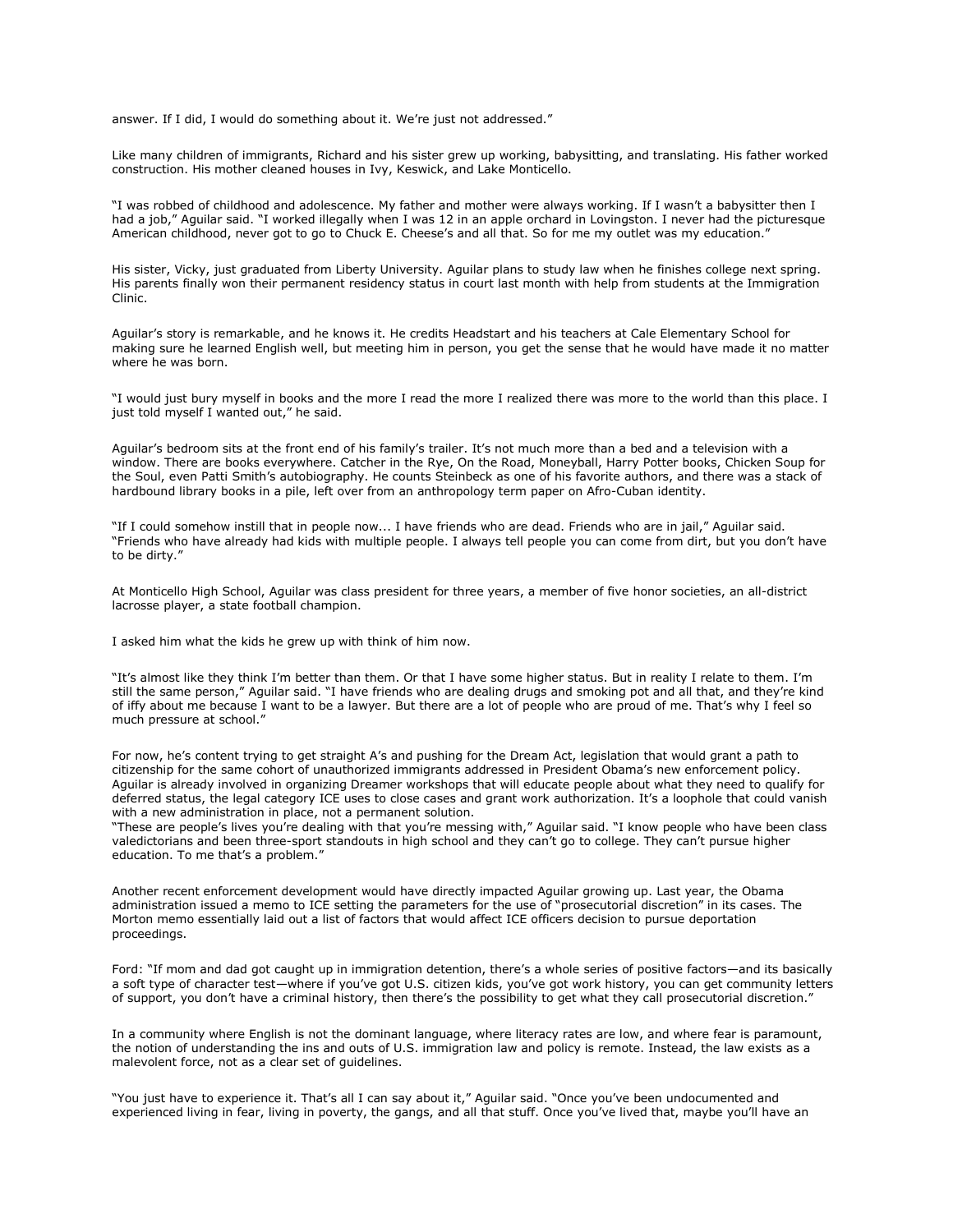understanding. It's the cliche: walk in someone's shoes."

## **Divided families**

As a full time United Way employee and the face of Creciendo Juntos, a nonprofit network that serves Latinos in Charlottesville, Trujillo Trujillo is, in many ways, the local voice of the Mexican-American community. Because she dresses professionally and speaks good English, it's easy to assume that Trujillo's story is different from the undocumented immigrants she works with. But it's not that different.

In 1999, her husband, Ruben Trujillo was working in customs and immigration in Mexico when he was tipped off that his life was in immediate danger from colleagues in his own department because of his role policing corruption. He literally had to run for his life, leaving his wife and their brand new home in downtown Mexico City behind.

Ruben came to the United States, thinking he could make his way to Alaska, but he had a friend in Charlottesville and this is where he ended up. Trujillo came six months later on a tourist visa.

"I had to follow my heart," she said.

The couple applied for asylum status, but their application was denied. They got a company to sponsor them and eventually obtained work permits and legal resident status. Trujillo will become a citizen next year, she hopes at Monticello's July 4 naturalization ceremony. In the meantime, she solves problems for Latino immigrants, many of them Mexican.

"I have succeeded on a personal level. As a family and as a member of the community, even if the economy is bad, I'm in a position to help people," she said.

For the first time in history, the net migration from Mexico to the U.S. is at a standstill, but Mexicans still account for close to 60 percent of unauthorized immigrants in this country. Over the last decade, Mexican-American U.S. births outpaced the number of Mexican immigrants who arrived in the country. The Mexican-American community straddles the physical border, with family members on either side, but it's also divided by an invisible border separating family members in this community.

Ford: "A split status household often intensifies mistrust because of the difference in treatment and future options for the two groups. While most come here to work hard and uphold the rule of law—countless times I have clients tell me some variation of this—they may not use the courts to resolve dissolving marriages or call the police when victims of crimes out of mistrust."

Wendy Miranda, one of Trujillo's clients, came to the U.S. when she was 5 years old, with her parents, legal residents from El Salvador, after the family had spent stints in Maryland and Washington D.C., a main port of entry for Latino immigrants.

"I grew up in Charlottesville. This is the only place I know," Miranda said.

Miranda was one of only a handful of Latinos when she started out in the local school system, but the number had grown significantly by the time she graduated from Charlottesville High School. Her parents are citizens now, and her problem is essentially personal, cultural maybe.

When Miranda was 18 she met Eduardo Hernandez, an undocumented Mexican who worked in restaurant kitchens. They had a daughter, now 6 years old. Eduardo disappeared, and Wendy is not sure whether he was deported or left of his own accord. Either way, she can't get any child support from him, because he doesn't exist.

"He left and there's basically nothing I can do," Miranda said. "Maybe he was obligated to leave. I don't think he would have wanted to up and leave his daughter."

Trujillo is trying to help Miranda locate Hernandez and file a claim for child support, but she is also documenting the myriad family problems that our immigration system creates.

In June, I met Trujillo and another of her clients, Alicia, at the United Way office. Trujillo was helping Alicia, a U.S. citizen who didn't want her last name used in the story because her husband is undocumented, with two problems. The first was that Alicia was pregnant and wanted her mother around to help her with the birth, but her mother couldn't get a visa to come to the U.S. The second is that Alicia's brother, who was also born in the U.S., never got his birth certificate when his parents took the two of them back to Mexico as young children. He has had a difficult time establishing his citizenship and has no U.S. passport.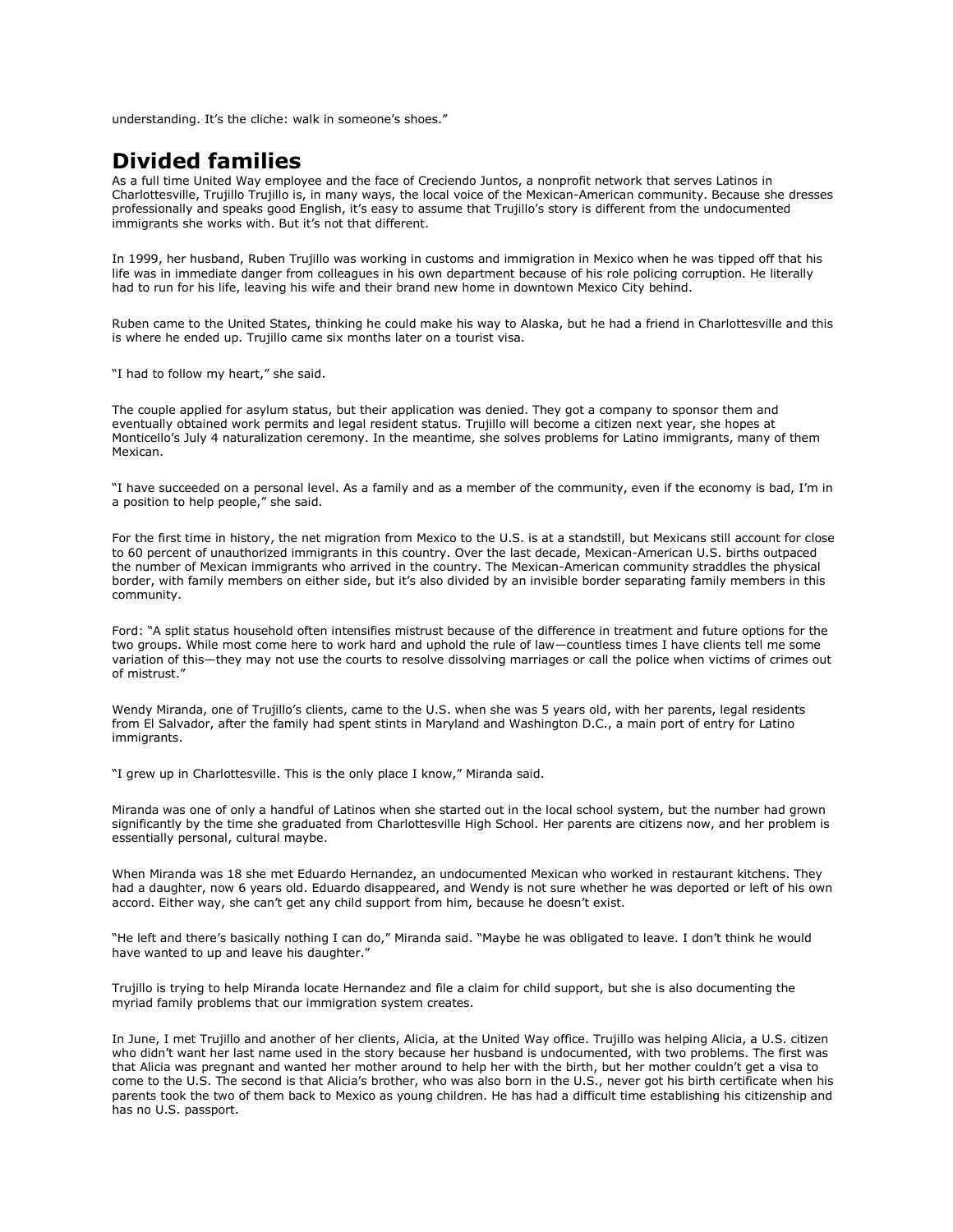Alicia is frank about her situation. Her husband, who works in landscaping, likes the lifestyle in the U.S., even if he has to live in fear of deportation. As a citizen, she has nothing to fear, but she would rather be in Guadalajara, where she was raised and where her family is.

"[People at home] think everyone here has a laptop and an iPhone. Once someone gets here they realize the American Dream is totally different from how people tell it," Alicia told me in Spanish. "The people who have never come here think of it like the Ultimate, like we'll be able to do whatever we want. And then when they're here they realize it's totally different. So many doors close on you, and the first one is family."

These days, when Americans think of the the border, they think of walls and fences, but to the people on the other side it functions more like a tap. When the U.S. economy needs workers—in agriculture, in factories, in construction—the tap is turned on. When public opinion gets hostile and jobs scarce, the tap turns off.

But the draw to come to the U.S. and make a better life is always there.

"At least here the food is cheap. Rent isn't obviously, but here you can eat meat and there it's nothing but beans," Alicia said. "The reasons [for coming ] will always exist."

Alicia may be a U.S. citizen, but she doesn't feel part of our society.

"I feel like a missing person in this country. I feel like I'm any other person without papers," she said. "For me it's a totally unknown country. The culture, the language, the people... it's all foreign, strange."

Alicia and Wendy Miranda's children are U.S. citizens, born to mothers who are U.S. citizens, but they'll live with the reality that their fathers could disappear or have disappeared. As the U.S. ratchets up its immigration enforcement, the fear of losing it all is becoming very real for people who have spent a decade or more here working and paying taxes, and it plays out in many ways.

"I have seen the tension growing between the ones who came and the ones who were born here," Trujillo said. "They know they don't have the same opportunities, the same rights. Even in the workplace, if you know that I don't have documents, you won't be treated in the same way."

Trujillo has helped women who have lost their jobs because their employees found out they were pregnant. She has dealt with families that have been separated because one parent or another has been deported. And she has crossed the border facing an uncertain future. She says that among all the issues she sees her clients facing, the inability to cross the border freely is one of the constants.

"It breaks your heart to think that you haven't seen your mother in the last 10 or 15 years. You're not part of the family anymore. You become a Norteño, someone who's relied on to provide money," she said. "When you hear your mom is gone, your dad is gone, you lose every connection you have to your own country. Not to be able to be there and give them a hug and say goodbye, it depresses you and it takes many years of your life to recover."

Trujillo has had three family members kidnapped or killed, fallout from her country's drug war, which, like the immigration problem, reveals how inextricably Latin America's issues are tied to U.S. demand for cheap labor, cheap drugs, cheap materials.

"Sometimes people think that you are selfish coming to the United States and leaving your family, but you don't have a choice," Trujillo said. "People work from early morning until sunset for a week there to make the money you can make here in a day."

Trujillo estimates that about 40 percent of the local Latino population is undocumented and that the largest percentage of citizens are under the age of 18. In other words, Charlottesville, like so many towns and cities in North Carolina, Georgia, and Virginia, has a generation of citizens whose parents are not legally recognized and who can't yet vote.

She does not believe the immigrants she deals with will go home or that the U.S. can deport its way out of the current predicament. With the net migration stable, an inhospitable economy, and a recent court decision underpinning the legal framework for national policy, she feels like the country needs to seize the moment.

"The number of citizens is growing in a tremendous way. Something has to be done," Trujillo said. "The fact that parents have been here for 20 years, I think they deserve an opportunity. If you have been giving your life to make a good economy and you've raised children who are good citizens, you should have an opportunity to have some kind of documents a path to citizenship."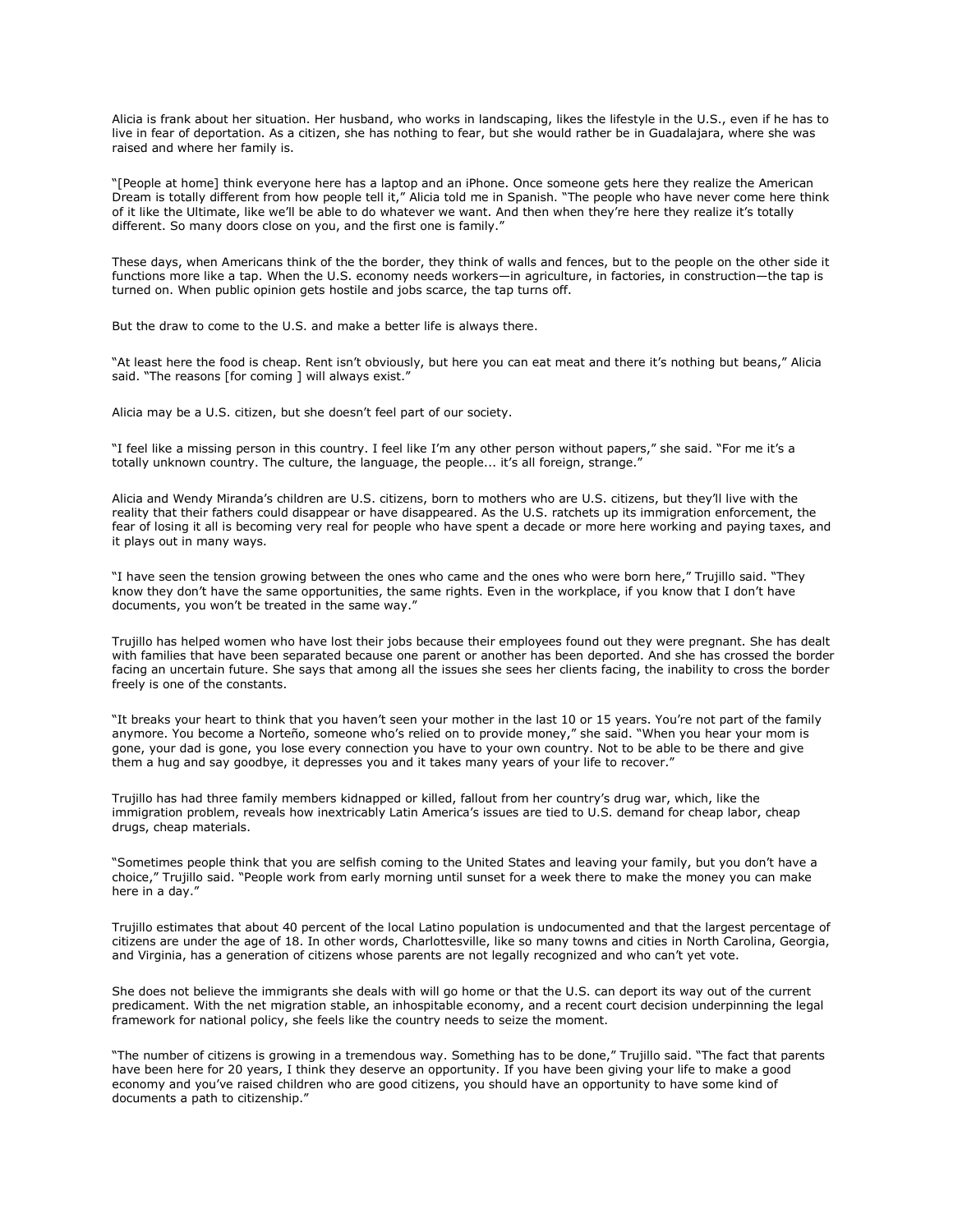

**Bertha Solorzano, the owner of El Tepeyac, a restaurant and tienda on Greenbrier Drive, entered the United States illegally twice. A U.S. citizen since the early '90s, her life story reads like the prototypical American Dream narrative. (Photo by John Robinson)**

## **The American Dream**

I met Bertha Solorzano at her store, El Tepeyac, on Greenbrier Drive just off 29N. It took her a few minutes to disengage herself from the cash register. She was answering a man's questions about forms he was trying to fill out. I waited for her in the little restaurant area in back, which is like thousands of other tienda food counters around the country, decorated with paintings of pastoral Mexico, an Aztec warrior, and a colorful rendition of the Last Supper.

Solorzano's husband, Adolfo, is from El Salvador so the food counter sells Salvadorean pupusas in addition to Mexican favorites like menudo. You can buy anything at El Tepeyac: a replica soccer jersey, a DVD, a phone card, a loaf of bread. Stores like El Tepeyac are the unofficial centers of Latino immigrant communities all over the U.S. First, there's the tienda, then the restaurant, then the soccer league.

Now 46, a U.S. citizen, and a successful business owner twice over, Solorzano speaks perfect English with a notable Chicago accent. She has four daughters. The oldest, Bertha Estrada, is a teacher in the Chicago Public Schools. Maria Gracia, her second, graduated from Northwestern with a political science degree. Jasmine, who attended Albemarle High School, is in nursing school in Chicago, and Denise, her baby, is still at AHS.

Solorzano is a living monument to the immigrant's success story in every way except that she entered the U.S. illegally twice.

Ford: "In the old days there was a waiver, a way to wipe off your illegal entry, and that waiver doesn't exist anymore."

After 9/11, immigration law changed, and the clause in the Immigration Nationality Act that allowed people who had entered the country without authorization to naturalize if they had sponsorship from an employer or family member expired.

Solorzano came to the U.S. from Michoacan in 1975 as a 9-year-old with her parents. Her father worked as a chef and her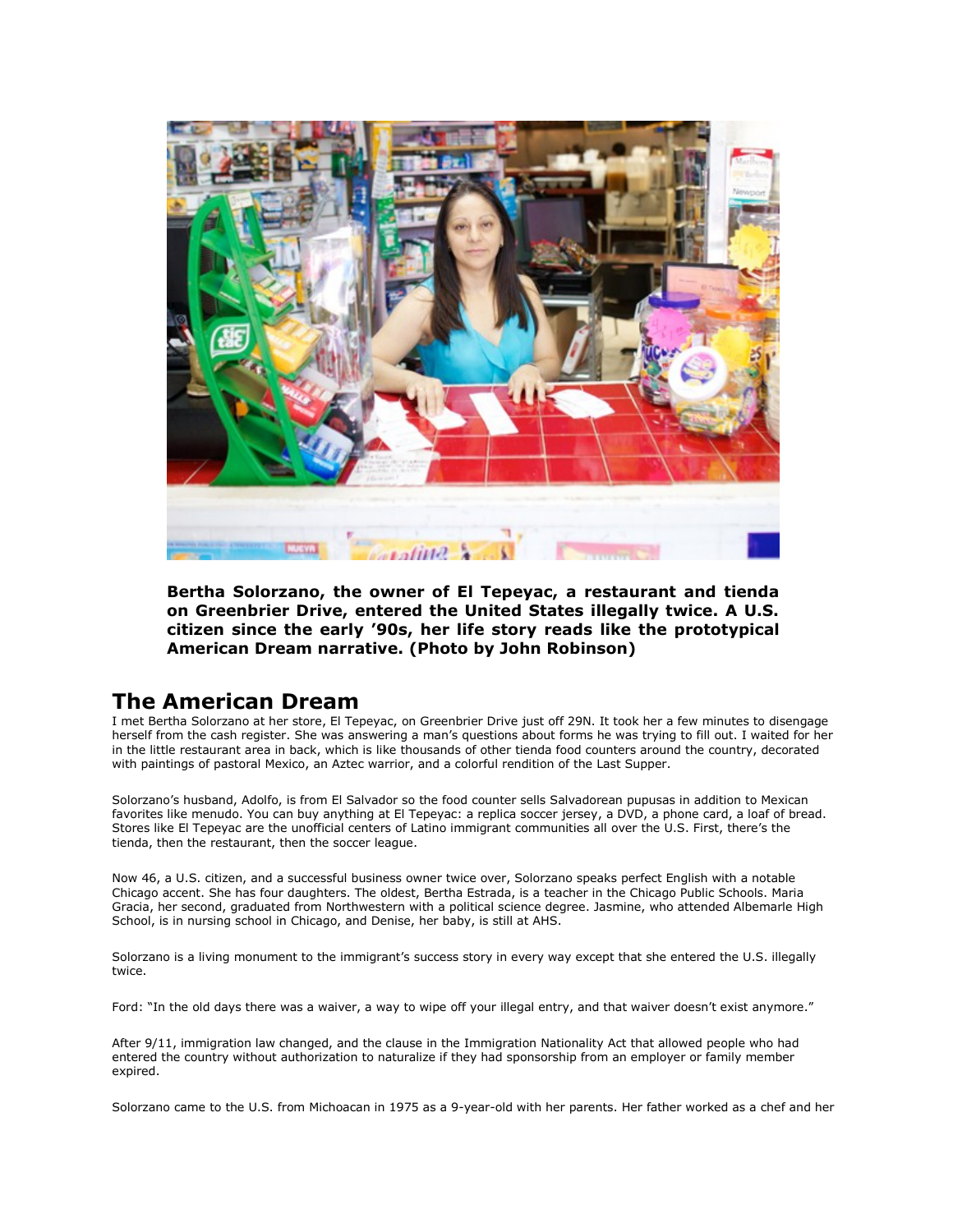mother worked at a factory on the north side of Chicago. In those days, public schools wouldn't accept students without a social security number, so Solorzano attended Catholic schools.

When she was 15, she fell in love with an undocumented Mexican, and they were married. She got pregnant with her first daughter and her husband took the young family back to Mexico. She had her second daughter there and then her marriage fell apart.

"The only education I had was in the U.S. I found myself kind of lost in Mexico. What kind of a future could I offer my daughters there? I couldn't see any potential. I had no family there," Solorzano said.

She found herself an isolated teenage mother in a country she didn't know.

"In Hispanic tradition, you're supposed to stay with your husband. I decided to come across illegally," Solorzano said.

So she packed up her two baby daughters and made her way to the border at Tijuana where she hired a coyote to take her across with her youngest daughter. Solorzano, her oldest daughter, had a U.S. passport, so she went through on her own.

"They took her across in a car and she had the passport and everything. We stayed behind and walked across. It was the worst. Very hard and very sad. But I was sure I had to go across," Solorzano said.

Solorzano made her way back to Chicago where her parents, who had become legal residents, took her and the girls in. She worked at a pizza shop and as a seamstress at a factory and studied for her GED.

"My English might not have been the greatest but I was able to get ahead," she said. She filed for divorce from her husband and petitioned for legal status with her parents as sponsors. She got her resident status in 1990 and became a citizen five years later at a ceremony alongside 5,000 other people in an auditorium.

"It was a sense of happiness. I was seeing things completely different. I kind of felt like I was finally heading in the right direction," she said.

Having fought hard for a foothold, Solorzano began to climb. She left her daughters with babysitters while she worked as a receptionist, secretary, sales person, and office manager and went to school.

"It was very hard because I didn't spend the time I wanted with my kids but it was a sacrifice," Solorzano said. "I knew if I wanted to give them what they could have I just had to work harder."

Solorzano met Adolfo, who naturalized in the United States after getting asylum status as a result of the war in El Salvador, and they got married. She got her real estate license and found her way to the Frigid Fluid Company, where she was initially hired as an accountant.

"I was working just as hard but I wasn't washing dishes and sewing clothes," she said.

Frigid employed almost entirely Spanish speaking workers. Solorzano worked there for 10 years, holding every job and eventually running the operation.

"They opened my doors and I opened their market in Latin America," she said.

The Solorzano family, 100 percent legal and U.S. citizens, was thriving. Solorzano's parents had moved to Charlottesville and they kept telling her that there were opportunities amidst the growing Latino immigrant community. In 2003, she succumbed to the whispers and she and Adolfo opened La Guadalupana on Carlton Road in Belmont. Later she started El Tepeyac, a restaurant, named after the hill where legend says the Virgin Mary first showed herself to the indigenous people in the person of Juan Diego. She estimates that her customers were about 80 percent Hispanic and that only 10 percent of the adults she dealt with regularly were authorized residents.

The businesses were so successful that Solorzano and her husband sold them both and took a year off to spend time with their kids. Then they decided to reopen El Tepeyac. Solorzano is extremely careful of how she talks about immigration. She knows it's a hot button issue, and she is a business person first and foremost.

"You gotta look at it both ways. It's hard. I don't think I can describe it. There's a lot of hardworking people looking for their dreams. Hard working people. For people like that, there has to be an opportunity," Solorzano said.

As much as Solorzano treads lightly around the immigration debate, she is also careful to talk about her appreciation for